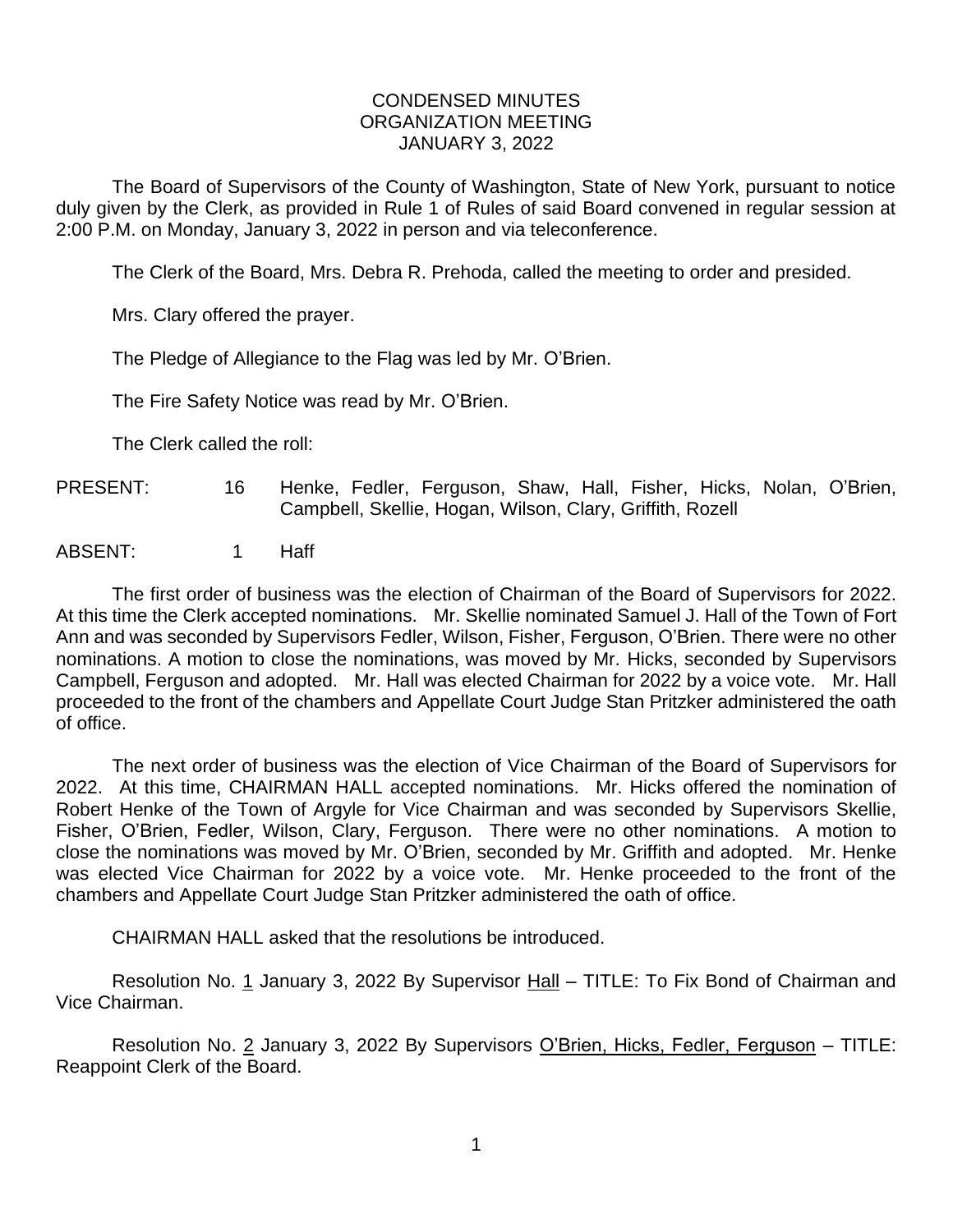Resolution No. 3 January 3, 2022 By Supervisors O'Brien, Hicks, Fedler, Ferguson - TITLE: To Reappoint County Attorney.

Resolution No. 4 January 3, 2022 By Supervisors O'Brien, Hicks, Fedler, Ferguson - TITLE: Reappoint County Administrator.

Resolution No. 5 January 3, 2022 By Supervisors Haff, Hogan, Hicks, O'Brien, Clary – TITLE: To Reappoint Public Defender.

Resolution No. 6 January 3, 2022 By Supervisor Henke – TITLE: To Appoint Budget Officer.

Resolution No. 7 January 3, 2022 By Supervisor Campbell – TITLE: Appoint County Auditor and Deputy County Auditor.

Resolution No. 8 January 3, 2022 By Supervisor Campbell - TITLE: To Pay Soil and Water Conservation District Board.

Resolution No. 9 January 3, 2022 By Supervisor Campbell – TITLE: Appropriation – Washington County Extension Service.

Resolution No. 10 January 3, 2022 By Supervisor Campbell - TITLE: To Designate Depositories.

Resolution No. 11 January 3, 2022 By Supervisors Hicks, O'Brien, Skellie, Clary, Griffith – TITLE: Amend the Staffing Pattern – Sheriff.

Resolution No. 12 January 3, 2022 By Supervisors Hicks, O'Brien, Skellie, Clary, Griffith -TITLE: Amend Staffing Pattern for DSS.

Resolution No. 13 January 3, 2022 By Supervisors O'Brien, Hicks, Fedler, Ferguson – TITLE: To Adopt Weighted Voting Plan Pursuant to 2020 Census.

Resolution No. 14 January 3, 2022 By Supervisors O'Brien, Hicks, Fedler, Ferguson – TITLE: To Reaffirm the Rules of the Board of Supervisors for 2022.

The Board went on to consider the resolutions.

Resolution No. 1, moved by Chairman Hall, seconded by Supervisors Fedler, Ferguson, O'Brien, Wilson, Clary and adopted.

Resolution No. 2, moved by Mr. O'Brien, seconded unanimously and adopted.

Resolution No. 3, moved by Mr. O'Brien, seconded unanimously and adopted.

Resolution No. 4, moved by Mr. O'Brien, seconded unanimously and adopted.

Resolution No. 5, moved by Mr. Hogan, seconded by Supervisors Henke, Fedler, Ferguson, Fisher, Nolan, O'Brien, Clary, Griffith and adopted.